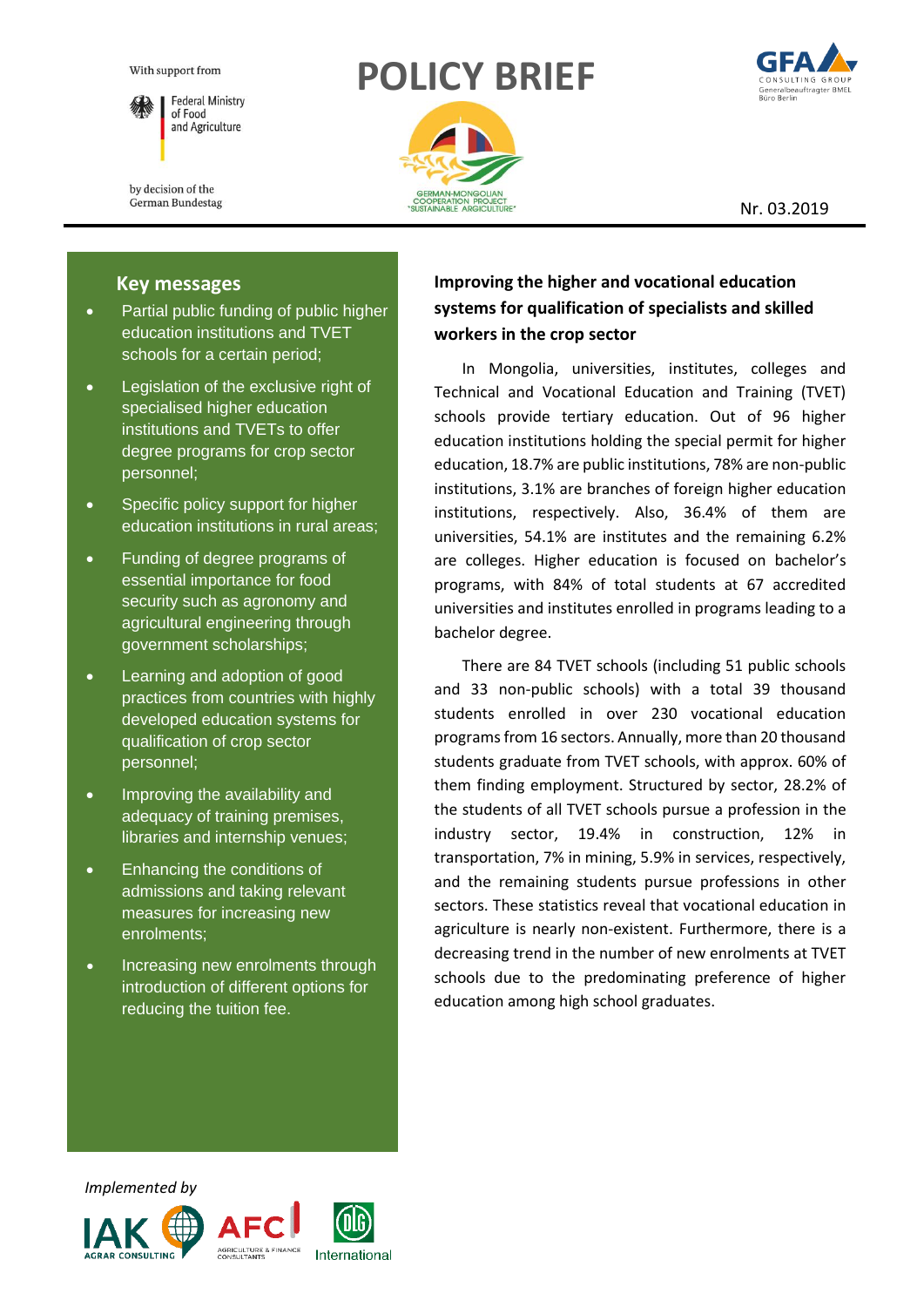

interactions and funding arrangements in the envisioned national agricultural extension system under MOFALI's coordination.

#### **Current situation of the higher education system for qualification of crop sector personnel**

Higher education in crop sector professions is conducted at bachelor's, master's and PhD levels by the School of Agroecology of Mongolian University of Life Sciences (MULS) in Ulaanbaatar and the School of Agroecology and Business at the Institute of Plant and Agricultural Sciences (IPAS), which is also coordinated by MULS, in Darkhan-Uul aimag. The following degree programs are offered.

At the School of Agroecology of MULS:

- **Agronomy**
- Plant protection and quarantine control
- Soil science and agrochemistry
- Farming specialised in crop production
- Management of crop production
- Agronomy / Horticulture specialised in fruits and vegetables

At the School of Agroecology and Business of IPAS:

- **Agronomy**
- Agronomy / Horticulture specialised in fruits and vegetables
- Soil science and agrochemistry
- Technology of crop farming

These degree programs have been graduated by 4502 students since 1955. The majority of the graduates (69.84%) majored in agronomy, followed by graduates in plant protection and quarantine control (13.83%).

| Table 1. Graduations of higher education programs for qualification of crop sector personnel |  |  |  |  |
|----------------------------------------------------------------------------------------------|--|--|--|--|
|----------------------------------------------------------------------------------------------|--|--|--|--|

| N <sub>2</sub>                             | Degree programs                               | Year of the<br>program<br>start | Number of graduates |  |  |  |  |
|--------------------------------------------|-----------------------------------------------|---------------------------------|---------------------|--|--|--|--|
| School of Agroecology of MULS              |                                               |                                 |                     |  |  |  |  |
| 1                                          | Agronomy                                      | 1955                            | 2728                |  |  |  |  |
| 2                                          | Agronomy specialised in fruits and vegetables | 1963                            | 139                 |  |  |  |  |
| 3                                          | Management of crop production                 | 1997                            | 337                 |  |  |  |  |
| 4                                          | Plant protection and quarantine control       | 1997                            | 623                 |  |  |  |  |
| 5                                          | Farming specialised in crop production        | 1999                            | 115                 |  |  |  |  |
| 6                                          | Soil sciences and agrochemistry               | 2001                            | 86                  |  |  |  |  |
| School of Agroecology and Business of IPAS |                                               |                                 |                     |  |  |  |  |
| 1                                          | Agronomy                                      | 1993                            | 416                 |  |  |  |  |
| 2                                          | Technology of crop farming                    |                                 | 44                  |  |  |  |  |
| 3                                          | Soil science and agrochemistry                |                                 | 14                  |  |  |  |  |

The last six years saw a massive decline in new enrolments in degree programs related to crop farming. For instance, no enrolment has been registered at all for the degree program "Agronomy specialised in fruits and vegetables" since 2014. The decline of new enrolments has enormous consequences for the stability of higher education since all public and non-public higher education institutions are financially fully dependent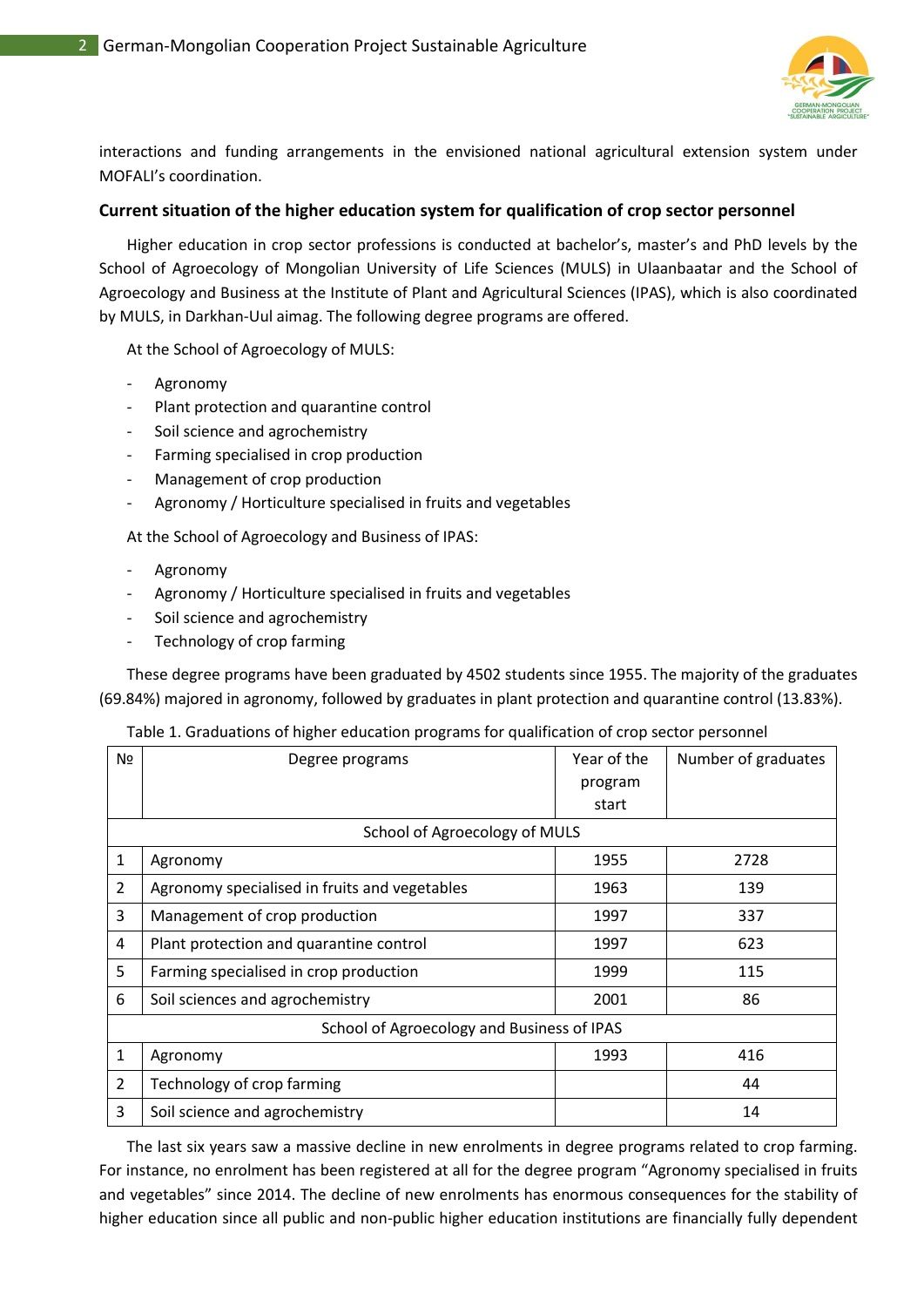

on tuition fees. The situation is worse for the School of Agroecology and Business in Darkhan-Uul aimag. At a total capacity of 1500 students and a housing capacity for 300 students, stable operation of the school requires 1400 students. In the academic year 2018/19, however, the school only had 700 students. Furthermore, while the school is the only academic institution offering higher education in meteorology new enrolments for this degree program have also been declining during the recent years.

The main reason for declining enrolments is the shift of secondary education from a 10-year system to the 12-year system, resulting in a reduction of the total number of high school graduates. Moreover, the preference for studying in Ulaanbaatar affects the decline in enrolments at higher education institutions located elsewhere.

| Nº                  | Degree programs                                           | $2015 -$<br>2016 | 2016-<br>2017 | 2017-<br>2018 | 2018-<br>2019 | 2019-<br>2020 |
|---------------------|-----------------------------------------------------------|------------------|---------------|---------------|---------------|---------------|
| $\mathbf{1}$        | Agronomy                                                  | 40               | 70            | 49            | 26            | 8             |
| $\overline{2}$      | Management<br>of<br>crop<br>production                    | 5                | 5             | 9             |               |               |
| 3                   | Soil<br>sciences<br>and<br>agrochemistry                  | -                |               |               | 7             |               |
| 4                   | Agronomy specialised in<br>fruits and vegetables          |                  |               |               |               |               |
| 5                   | Distance learning course<br>in agronomy: 2.5 or 4.5 years | 16               | 25            | 19            | 31            | 16            |
| <b>Total number</b> |                                                           | 61               | 100           | 77            | 64            | 24            |

Table 2. Number of new enrolments at the School of Agroecology of MULS

#### **Vocational education for qualification of crop sector personnel**

Besides higher education institutions, TVET schools have played an important role in qualification of personnel for the crop sector. Until the 1990s, agricultural TVET schools Selenge, Tuv, Arkhangai and Darkhan-Uul aimags qualified hundreds of skilled workers specialised in areas such as crop farming, operation of agricultural machinery and irrigation technology. Unfortunately, the TVET system in the crop sector destabilised after 1990, and the reduction in the demand for skilled workers in the crop sector that resulted from, among other reasons, dissolvement of the former kolkhozes, led to closing down of several TVET schools while some other TVET schools shifted to non-agricultural sectors. Moreover, the increased access to higher education (with many private institutions easily admitting students through the payment of tuition fees) caused a drastic increase in the number of students and graduates of higher education institutions.

During the recent years, the TVET system is recovering with government support. Several TVET schools located in Khovd, Uws, Zavkhan, Selenge, Tuv and Uvurkhangai aimags have started conducting vocational education in subjects related to agriculture, such as vegetable farming, operation of agricultural machinery, integrated crop and livestock farming, greenhouse farming.

#### **Legal environment for qualification of crop sector personnel**

The legislation of the crop and education sectors is constituted by the Law on Education, the Law on Higher Education, the Law on Vocational Education, the Law on Special Permits for Commercial Operations, the "State Policy on Education 2014-2024", the "State Policy on Food and Agriculture 2015-2025", the Law on Crop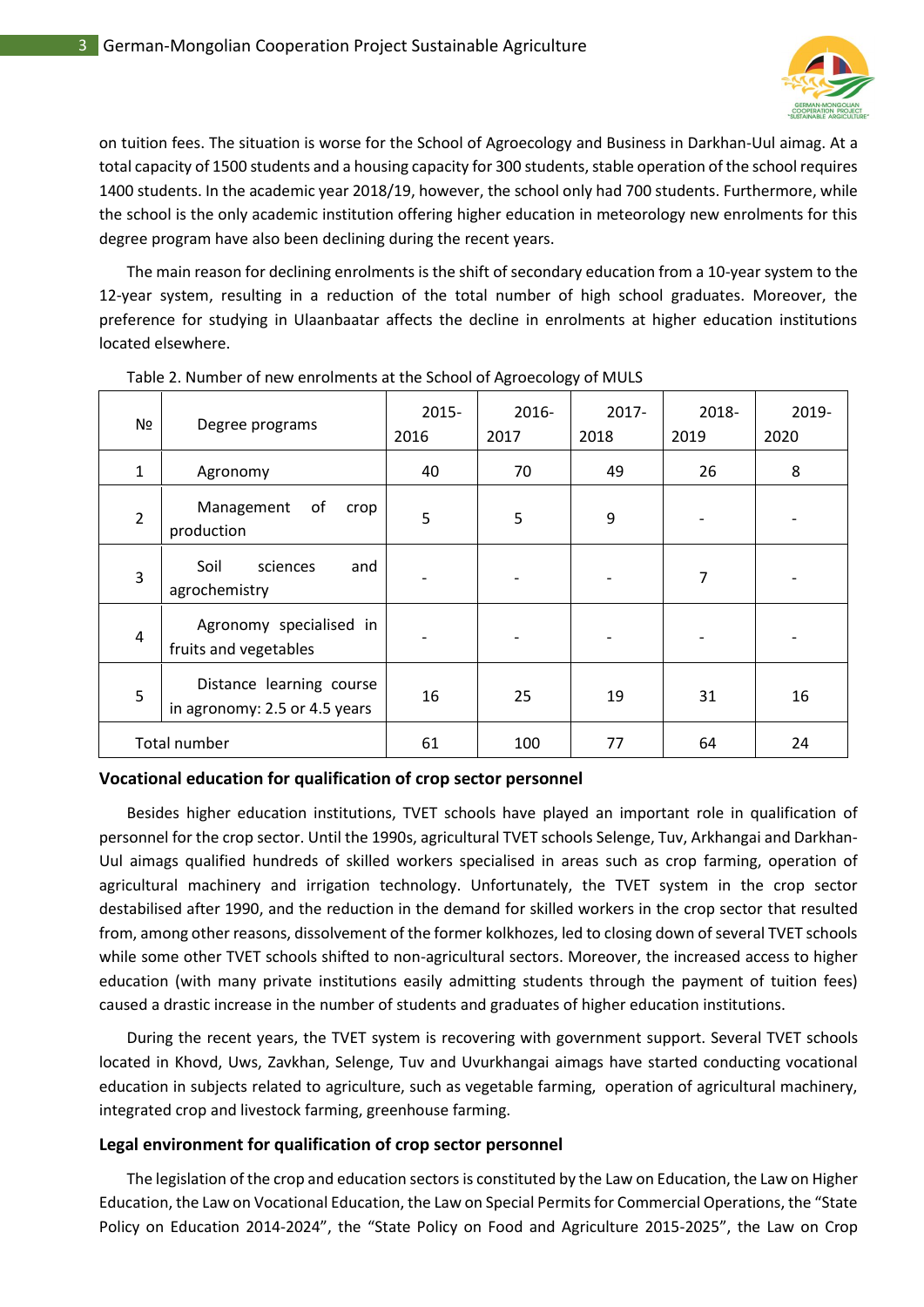

Production and related legal acts and policy documents. While there is no legal act that specifically regulates the qualification of crop sector personnel the prioritisation of "development of crop and livestock production and infrastructure" in the "Mongolia Sustainable Development Vision 2030" relates to this issue, and the Law on Crop Production specifies that a crop production entity shall be employing a qualified agronomist and a qualified agricultural engineer.

# **Assessment of the higher education for qualification of crop sector personnel, and problems identified**

For assessing the quality of higher education for qualification of crop sector personnel, and as an attempt to identify the underlying issues of declining enrolments as to increase future enrolments, a representative sample of 355 graduates of the School of Agroecology from the period 1980 to 2016 were surveyed. As the main reason for their enrolment in an agronomic degree program, 15.2% of the respondents stated that the profession of agronomy was highly demanded during their period of study while 55.5% of the respondents apparently followed their interests in agronomy, 17.7% were advised by others to choose this degree program and the remaining 8.5% wished to pursue an academic education. Sixty-four percent of the respondents currently have an employment that matches their profession. The reasons of the remaining respondents for not having an employment that matches their profession included lack of employment opportunities for 74.2% of the respondents, lack of interest for 8.9%, low salary for 2.4% and lack of qualification for 3.2% of the respondents, respectively. For improving the quality of education, the respondents identified balanced delivery of theoretical and practical knowledge (48%) and improvement of learning conditions and material base (29%) as the main challenges.

Another survey was carried out with new enrollees of the agronomic degree programs at the School of Agroecology in 2015 and 2016. The factors that played a decisive role for their enrolment included the score obtained in the entrance exam (for 44-45% of the respondents), information and promotion of the program (for 16-25%), the reputation of the school (for 11-17%), affordability (3-4%), and other factors (for 25-30% of the respondents). The professional skills of the lecturers were assessed as good by 88.4% of the respondents, moderate by 22.1%, and as inadequate by 3.9% of the respondents, respectively. The capacity and adequacy of the training premises were assessed as sufficient by 21.5% of the respondents, moderate by 28.3% and as insufficient by 43.3-50.1% of the respondents. The adequacy of the labs for the learning needs of the students was assessed as sufficient by 28% of the respondents, moderate by 29.8-32.8% and as insufficient by 36.7- 39.3% of the respondents. The availability of professional literature was assessed as sufficient by 23.1-31.4%, moderate by 32.1-36%, and as insufficient by 32.3-44.8% of the respondents. Finally, the adequacy of the library for their learning needs was assessed as good by 29.4-36.3%, moderate by 29.9-37.5% and as insufficient by 40.6-21.1% of the respondents, respectively.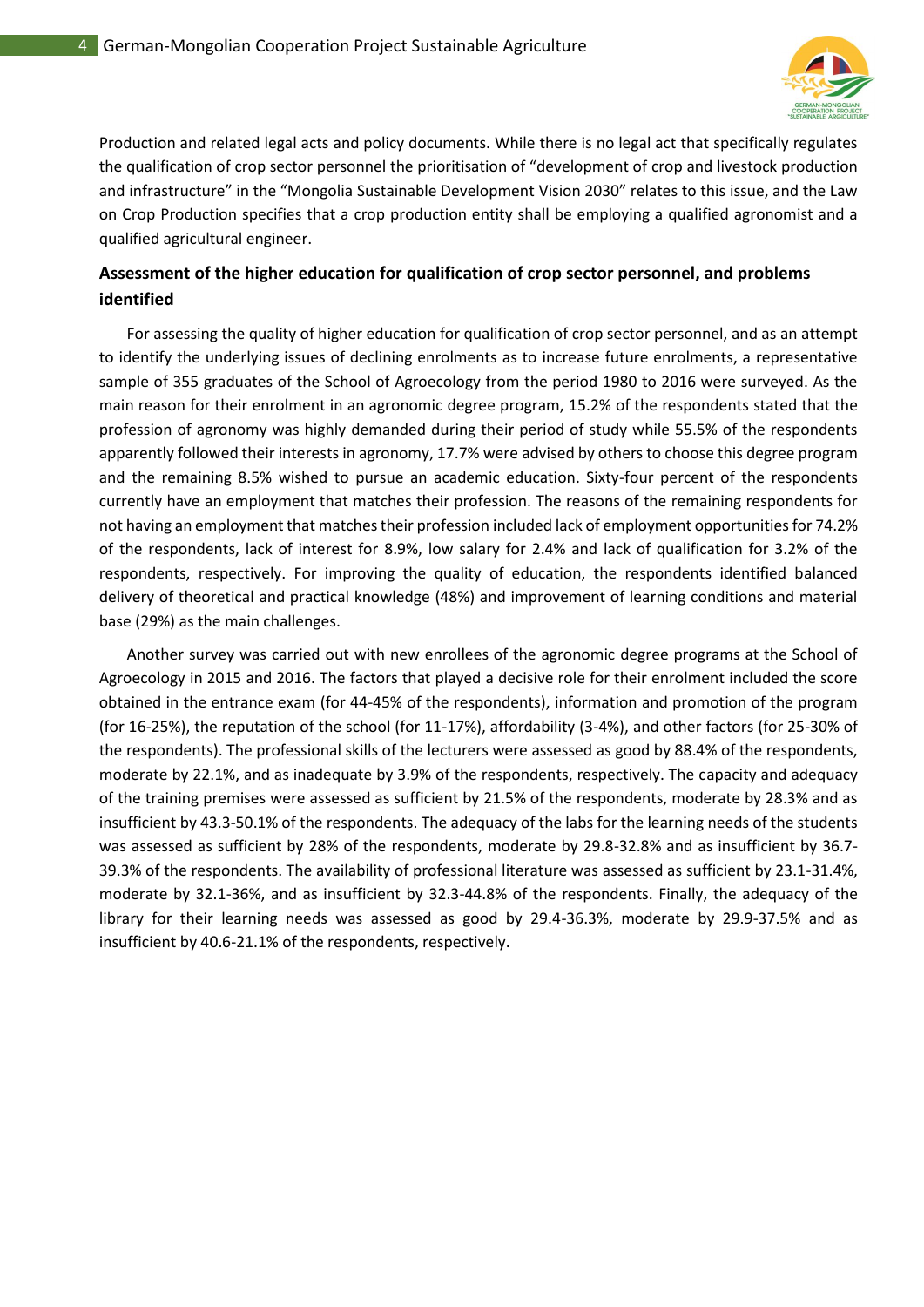





*Figure 1: Professional skills of lecturers Figure 2: Availability and adequacy of training premises*

Furthermore, a survey with 56 public and private sector organisations that employ qualified crop sector personnel reveals that 18.7% of these employers assess the qualification of the graduates of agronomic degree programs as very good and 69.6% assess as good while 8% and 3.5% of the employers assess their qualification as moderate and insufficient, respectively.

## **Actions required for improving the qualification of crop sector personnel**

## **Policy actions required:**

- Partial public funding of public universities, institutes and TVET schools for a certain period as to provide them with the possibility to stand on their own feet in economic terms;
- Legislation of the exclusive right of specialised higher education institutions and TVET schools to qualify crop sector personnel i.e. discontinuation of admissions in agronomic degree programs or vocational education programs at educational institutions that are not specialised in agronomy;
- Provision of specific policy support to higher education institutions in rural areas, incl. limitation of admissions in agricultural degree programs in Ulaanbaatar and shifting of these degree programs to higher education institutions in rural areas;
- Scholarship support of degree programs that are of particular importance for food security, such as agronomy, animal husbandry and agricultural engineering;
- Increasing the salaries and benefits of lecturers, and scholarships of students;
- Tax exemption of private investments in student internships and vocational training of skilled labour;
- Learning and adoption of good practices from countries with highly developed systems of qualifying crop sector personnel such as Germany and France.

## **Challenges to be addressed by educational institutions**

- Enhancing the conditions of admissions and taking relevant measures for increasing the number of new enrolments, incl. upscaling of the online education system and improving the standards.
- Improving the sufficiency and adequacy of training premises, and furnishing of labs with modern research equipment and applications, chemicals, and suitable premises.
- Increasing the opportunities for research and practical internships of students, incl. establishment of specific internship venues with conditions close to the reality.